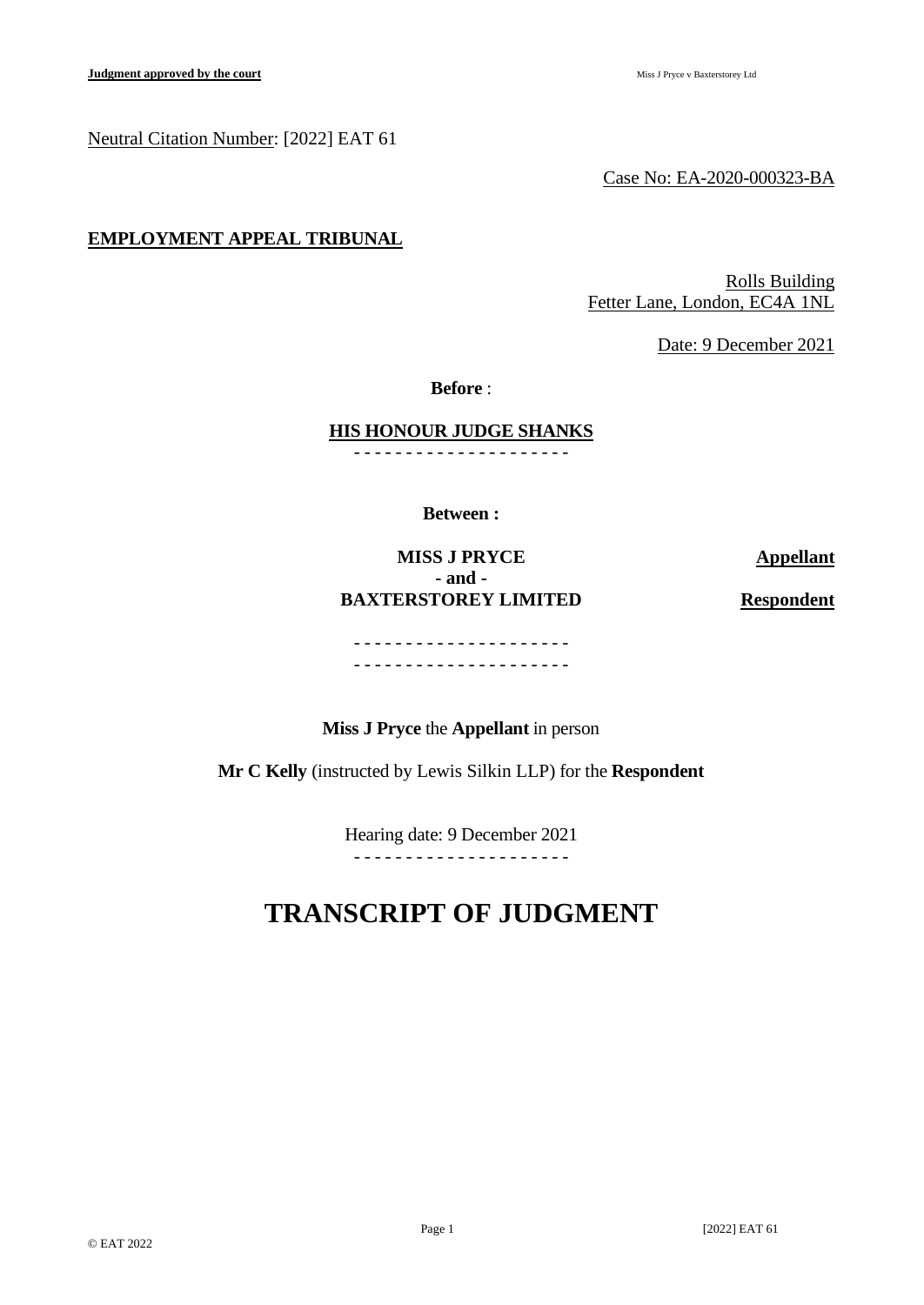#### **SUMMARY**

#### **TOPICS:**

## **8 PRACTICE AND PROCEDURE**

### **30 JURISDICTIONAL/TIME POINTS**

The claimant issued sex and race discrimination claims before she had obtained an early conciliation certificate from ACAS. By virtue of section  $18A(8)$  of the ETA 1996 the ET plainly had no jurisdiction to consider the claims at that stage.

A few days later she emailed the ET enclosing a copy of a certificate she had obtained in the meantime and inviting the tribunal to add the reference number to the form.

The claims were then allowed to proceed but some time later they were dismissed by the ET for lack of jurisdiction.

On appeal against that decision, the EAT rejected the appeal:

- (1) The claimant's email enclosing the certificate could not be considered as a "re-presentation" of the claim form since rule 8 of the ET procedure rules requires a claim to be presented by sending a completed ET1 to the tribunal, a requirement that cannot be waived; and
- (2) There was no jurisdiction to waive the requirement to re-present the claim since, if there was, it would undermine the express statutory provision in section 18A(8) of the ETA 1996.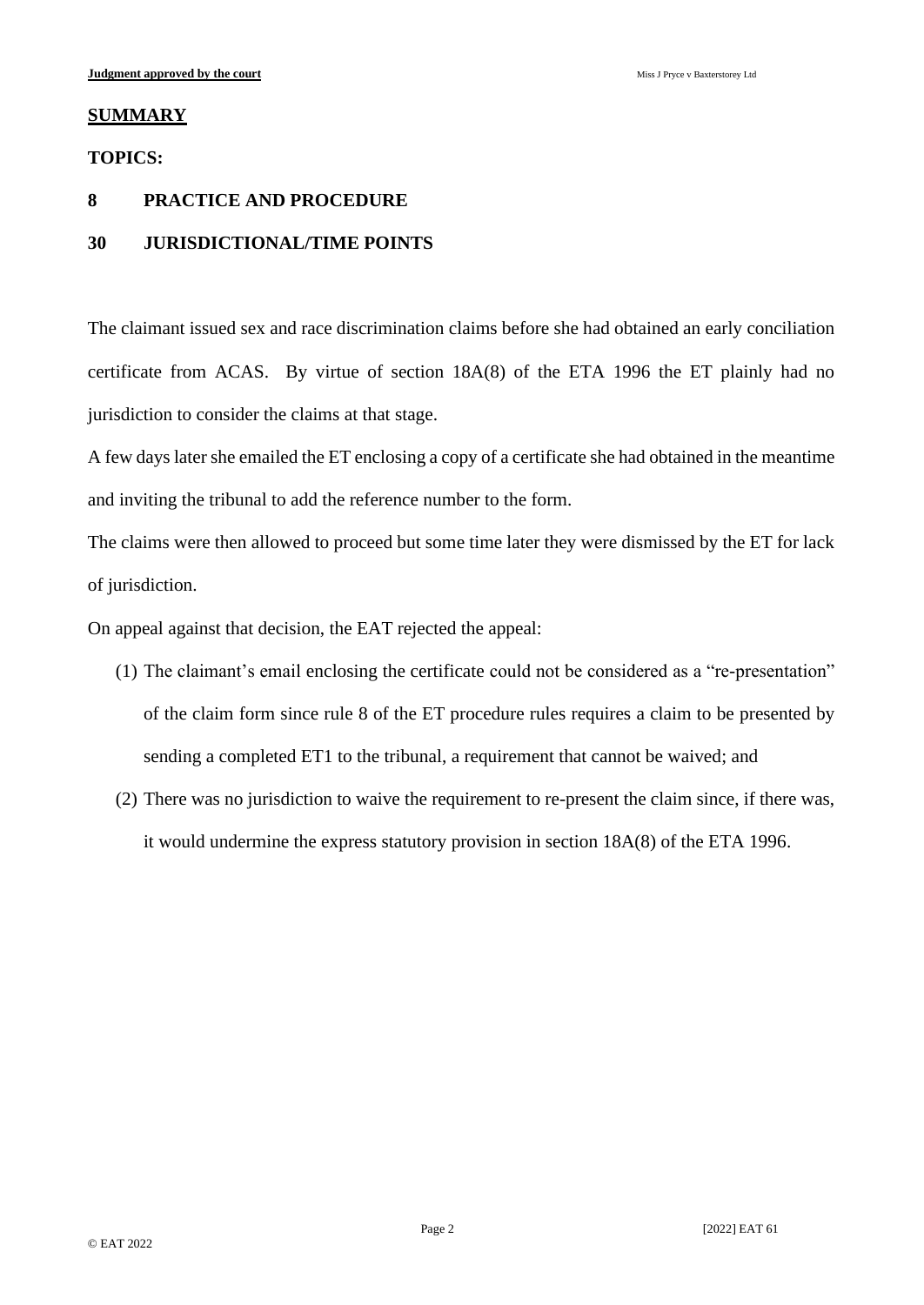## **HIS HONOUR JUDGE SHANKS:**

- 1. This, I regret to say, is the kind of case that gives the law a bad name. Ms Pryce's claim was dismissed by Employment Judge Self in a decision sent out on 18 February 2020 on the basis that the employment tribunal had no jurisdiction to consider it by virtue of section 18A(8) of the **Employment Tribunals Act 1996**, because she did not have an ACAS early conciliation certificate when she started her claim. She appealed against that decision. HHJ Auerbach allowed the appeal through on two grounds which I will come to in due course.
- 2. The claimant started work with the respondent as a vending operative or (as it says otherwise in the papers) operator on 23 October 2018. On 23 August 2019, following an incident which led to her dismissal on that day, she brought employment tribunal proceedings claiming race and sex discrimination. In the part of the ET1 form asking about the ACAS early conciliation certificate number, she ticked "no". She also ticked the box stating that ACAS did not have power to conciliate on the claim; that regrettably was plainly wrong. I have asked Ms Pryce about this and I accept that as a lay person bringing a claim in a tribunal, when she ticked that box she did not fully understand what was being required or what she was saying, and I accept that she cannot be criticised for what she did.
- 3. The same day, namely 23 August 2019, she did in fact notify ACAS of the dispute, and after she had presented the claim she was told by ACAS that she would need a certificate and a number, and on 27 August 2019 ACAS duly issued a certificate to confirm she had complied with section 18A of the **Employment Tribunals Act 1996**. On that day, just four days after she had presented her claim, she wrote to the employment tribunal an email which said as follows: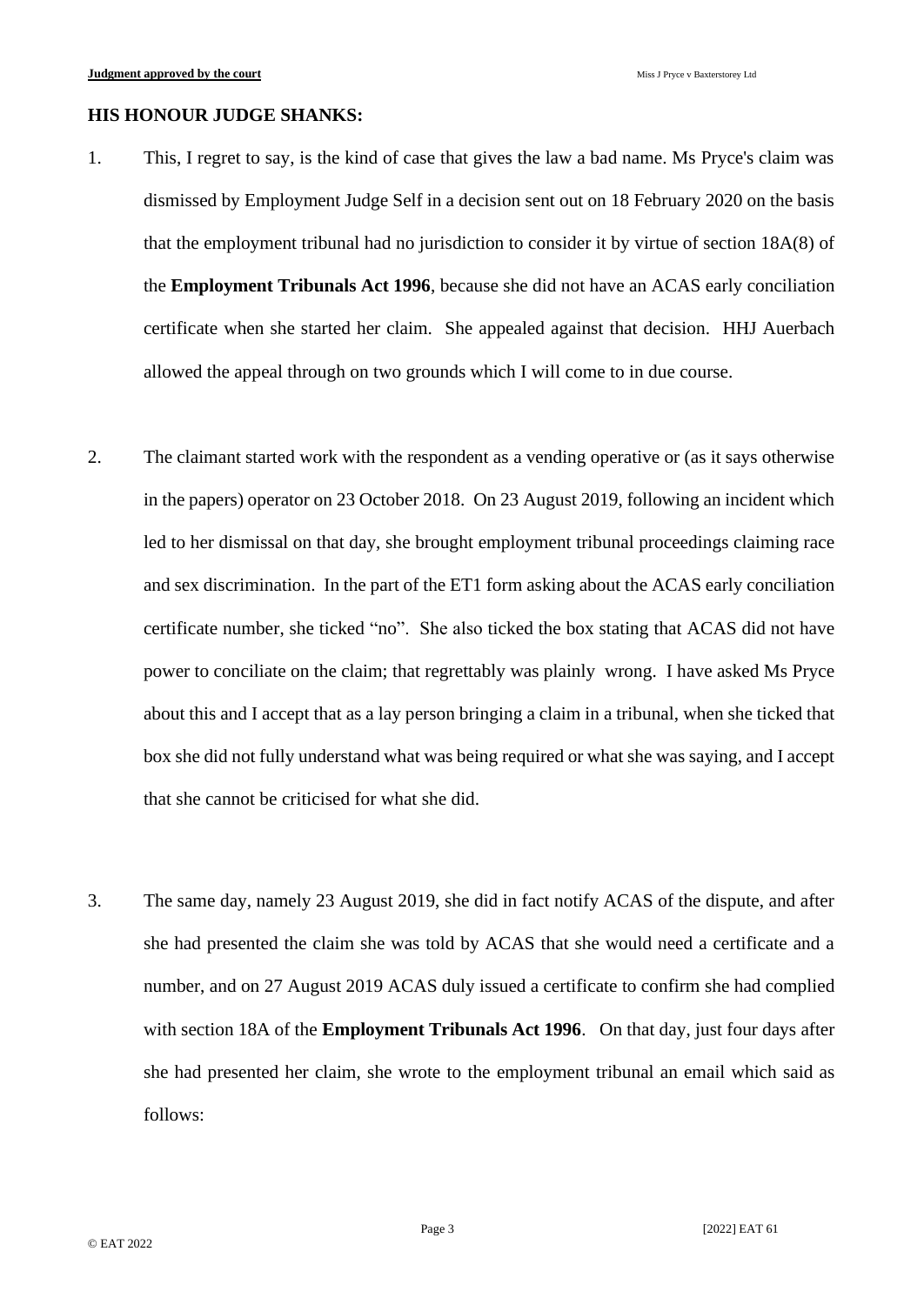**On 23 August 2019 I applied for an Employment Tribunal case to be heard, but at the time I missed the ACAS certificate off the form, and I would really appreciate this reference number being added to the form in order for my case to proceed. Please find attached the certificate number in question.** 

Attached was the certificate with the appropriate number.

- 4. The file was referred to an employment judge on 12 September 2019 but without that communication, which had no doubt got lost somewhere in the system, and the tribunal staff stated, ''No EC certificate, shall we reject?", and there is according to the judgment a clear indication that the judge wanted it rejected. However, for whatever reason that did not happen and the matter was referred back to a judge on 19 September with a new note saying, ''We now have ECC. Shall we accept and serve?", to which the answer given was "yes".
- 5. The claim was therefore formally accepted. The respondents responded with an ET3 form, which challenged the claimant's claim on the merits but did not say anything about jurisdiction or conciliation, and the case was duly listed for a preliminary hearing on 3 February 2020 ''to identify the issues and make case management orders''.
- 6. At the hearing on 3 February 2020 Employment Judge Self spotted the point that the claim had been presented at a time when there was no certificate in existence and adjourned the preliminary hearing for written representations to be made on the issue. The claimant wrote an email to the tribunal dated 6 February 2020 saying as follows:

'**I would like to admit that I am at fault for not going to ACAS before my claim form was submitted to the tribunal. I have never been to the employment tribunal before. …**

**I would like to make you aware that had I known that I was to see ACAS prior to a form being submitted, if the form had been returned to me**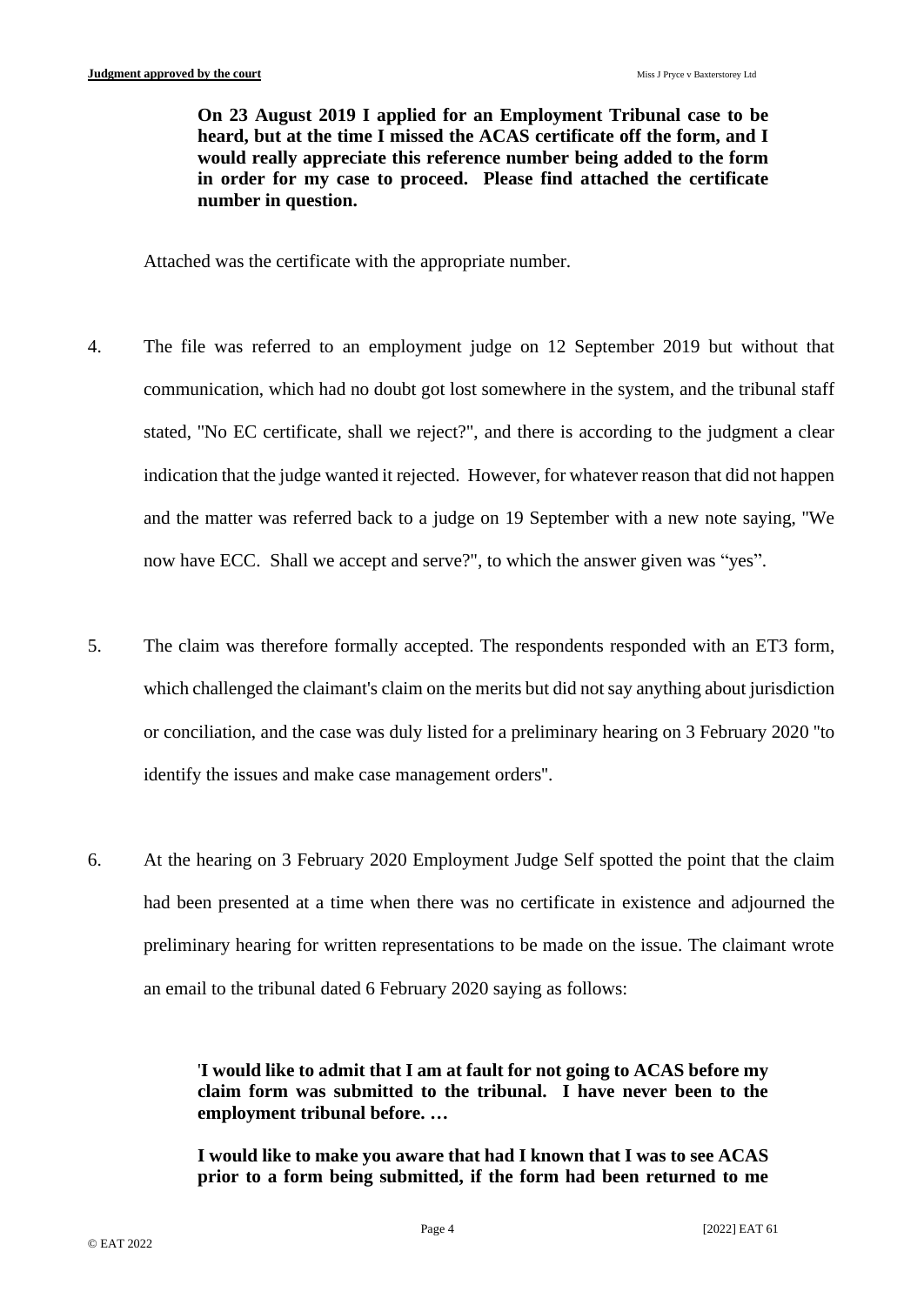# **within the jurisdiction period and I had been advised accordingly, I would have been through the necessary channels to submit my claim according to employment tribunal legal procedures.**

7. I can say today that I have no doubt that that was correct. However, the employment judge, having considered the matter, decided that the claim must be dismissed. He said at paragraph 14 of his judgment:

> **This is a jurisdictional matter and I do not have any discretion under it. This Claim was lodged prior to an EC Certificate being issued in circumstances where having one is a mandatory prerequisite to bringing a Claim … Accordingly, these claims must be dismissed. It is a matter for the Claimant as to whether she brings these claims again. If she does so then consideration will be given as to whether the Tribunal has jurisdiction to consider them taking into account time limits and the relevant statutory provisions for extending the same.**

- 8. I asked the claimant about that last section of the paragraph as well, and she said (and I accept) that it did not really register with her what the judge was suggesting, and she can be forgiven, I think, for not appreciating that there were different reasons why there might not be jurisdiction, on the one hand the absence of a certificate, on the other the lateness issue.
- 9. In any event, this appeal was brought and it was allowed to proceed by HH Judge Auerbach following a Rule 3(10) hearing on 14 July 2021. He allowed it to proceed on two grounds, which I will now read into the record:

**(1) The Tribunal erred in confining its future consideration of the issue identified to whether the claim should be dismissed on the basis that (a) it had been presented on 23 August 2019 when the claimant had not yet obtained an ACAS EC certificate and (b) no exemption from that requirement applied, and in not considering or allowing for the alternative possibility that the claimant should have been treated by her letter of 27 August 2019 enclosing a copy of the certificate of that date, as having re-presented her claim in a compliant manner.**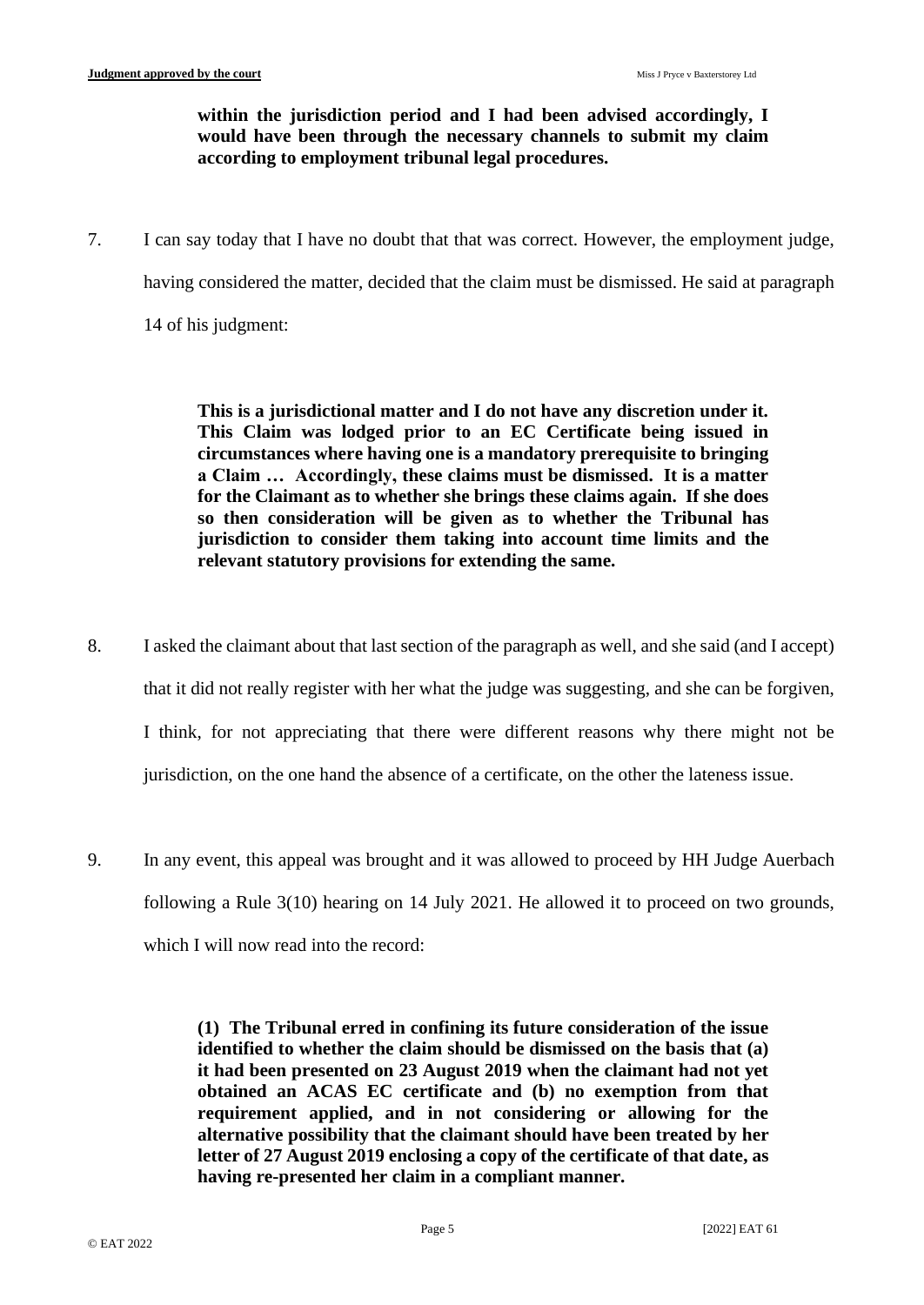**(2) Alternatively, the Tribunal erred by not considering the possibility that the requirement to re-present her claim once she had obtained the certificate should have been treated as having been waived by the Tribunal and/or the Respondent.**

10. Mr Colm Kelly has represented the respondent on this appeal and has made helpful submissions on both those grounds for appeal. He is clearly right to submit that section 18A(8) is in the nature of a jurisdictional requirement which is laid down by an Act of Parliament. It specifically says:

# **(8) A person who is subject to the requirement in subsection (1) [to make contact with ACAS and provide them with information] may not present an application to institute relevant proceedings without a certificate under subsection (4) [the kind of certificate that was obtained by Ms Pryce on 27 August 2019].**

It follows that when Ms Pryce presented her claim on 23 August 2019 without a certificate, there was indeed no jurisdiction to consider it and that what she sent to the tribunal was in effect a nullity and should have been rejected immediately.

11. On 27 August 2019, as I have said, she wrote an email asking the employment tribunal to add the number to her form. Can that be regarded as a re-presentation of the claim as suggested in ground (1)? The problem with this suggestion is that the rules clearly specify how a claim is to be brought. Rule 8(1) of the Tribunal Rules says, ''A claim shall be started by presenting a completed claim form (using a prescribed form) [the ET1 form] in accordance with any practice direction made under regulation 11 which supplements this rule''. There was indeed a relevant practice direction, which is made in fact under Rule 85 of the tribunal **Rules of Procedure**. Rule 85(2) says, "A claim form may only be delivered in accordance with the practice direction made under regulation 11 which supplements rule 8''. I have been shown the **Practice Direction** (page 35 in the bundle of authorities) made by Judge Doyle, the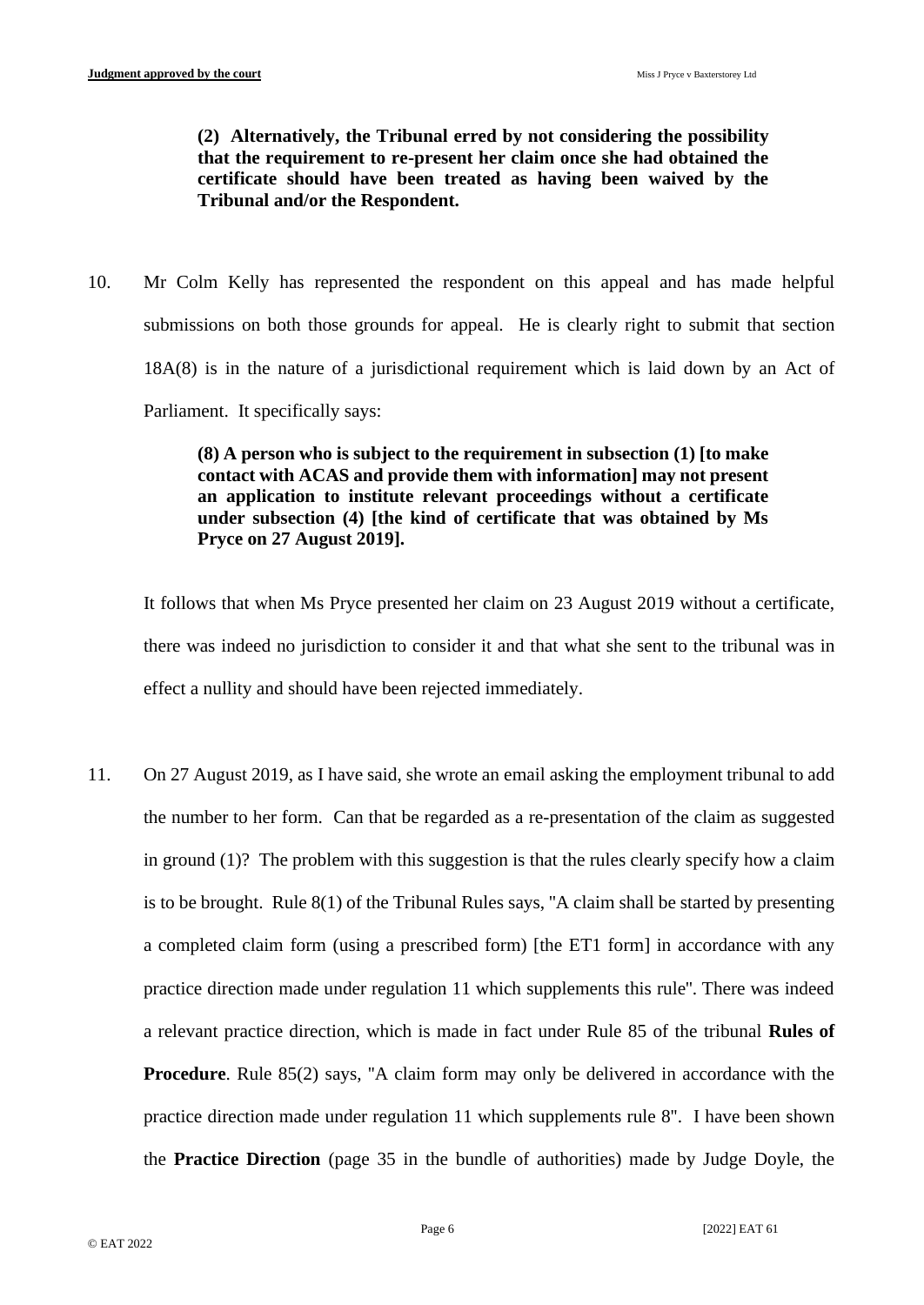President, and that says that a completed claim form could be presented to the tribunal in one of three ways: online, by post or by being presented in person.

- 12. So, what the claimant sent in on 27 August 2019 was first of all not a claim form in the prescribed ET1 form, and it was not as it happens submitted in the right way (it was sent in by email), although that is perhaps a detail, the real point being that it was not in the prescribed form. What happened on 27 August 2019 was therefore clearly not the presentation of a claim, and it seems to me that it cannot therefore be described as a "re-presentation" of the claim. Furthermore, the employment tribunal has no power to waive the requirements of Rule 8, namely that a claim form should be presented in that particular way; Rule 6 provides for the waiver of irregularities, and it expressly excludes Rule 8(1), which is the relevant rule about how a claim is presented.
- 13. That brings us to ground (2) of the grounds that HH Judge Auerbach allowed to proceed, which is whether the employment tribunal should have considered the possibility that the requirement to re-present should itself be treated as having been waived by the employment tribunal or by the respondent. Of course, that possibility can only happen if there was some power on the part of the tribunal to waive the requirement to re-present. It seems to me that if there was such a power, it would directly conflict with the express statutory requirement that the certificate must be obtained before a claim can be started. That is a statutory requirement, and it is not open to a tribunal, still less a respondent, to waive it.
- 14. There is provision in Rules 12 and 13 of the **Employment Tribunal Rules** for rejection of claim forms if they do not comply with the requirements about providing an early conciliation certificate number and for reconsideration and rectification, and it is clear that that Rule 12 was not complied with in this case because of an error by the employment tribunal. But the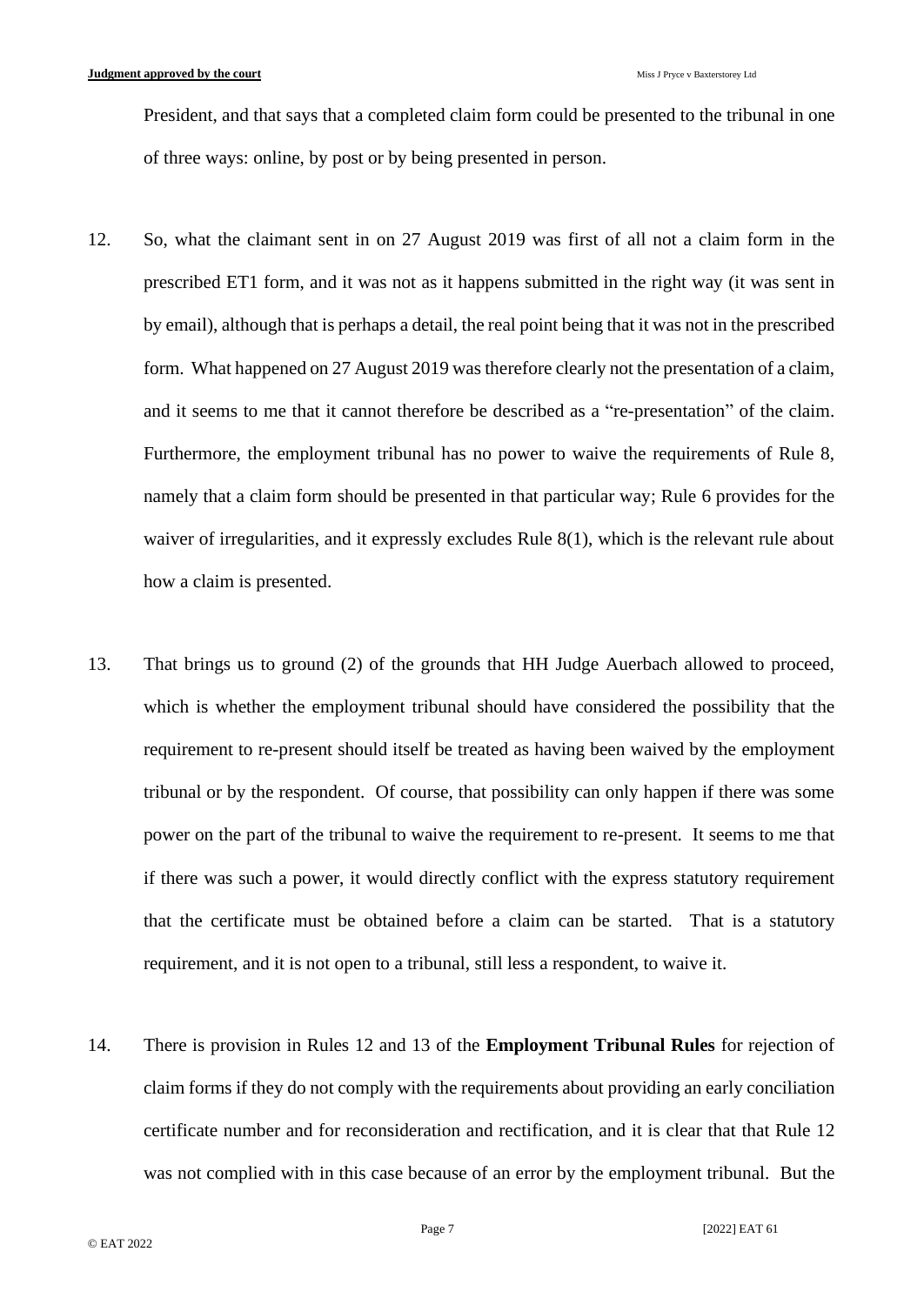important point for these purposes is that the only way to rectify the error that was made here, namely starting proceedings before there was even a certificate in existence, was to start them again after the certificate had been obtained using the standard claim form. It is noticeable that even under the new Rule12, there is no reference to the error of putting in a claim without a certificate having been obtained at all; there are provisions to deal with getting the number wrong and getting the names of the parties wrong, but there is no suggestion that that is one of the specific errors that would be subject to the procedure under Rule 13.

- 15. So, the result of that is that it was not open to the tribunal and still less the respondent to waive the requirement of re-presentation. The result is that with great regret I must reject the appeal.
- 16. I will say again that I have a great deal of sympathy with the claimant. All she wants to do is to bring a complaint against her former employers and have it heard on its merits. She did everything that she understood she was meant to do. She issued her ET1 on the very day of her dismissal. She obtained the certificate very quickly when she realised that that was the requirement. She sent it straight to the employment tribunal the same day. Because of an error by the tribunal, she was given the impression that her claim would proceed. She was not told, as she should have been, that the matter needed rectifying; nor was she told, as she may well have been, that the way to rectify it was to re-present a completed ET1 form, until, that is, Employment Judge Self's decision in February 2020 (paragraph 14, which I have already read out). As I have said, she can probably be forgiven for not understanding the hint given at paragraph 14. When she appealed, her appeal was allowed to proceed on the points that I have identified, and the delay in the Employment Appeal Tribunal must I think inevitably be down to the state of the lists in this tribunal and the Covid pandemic.

Page 8 [2022] EAT 61